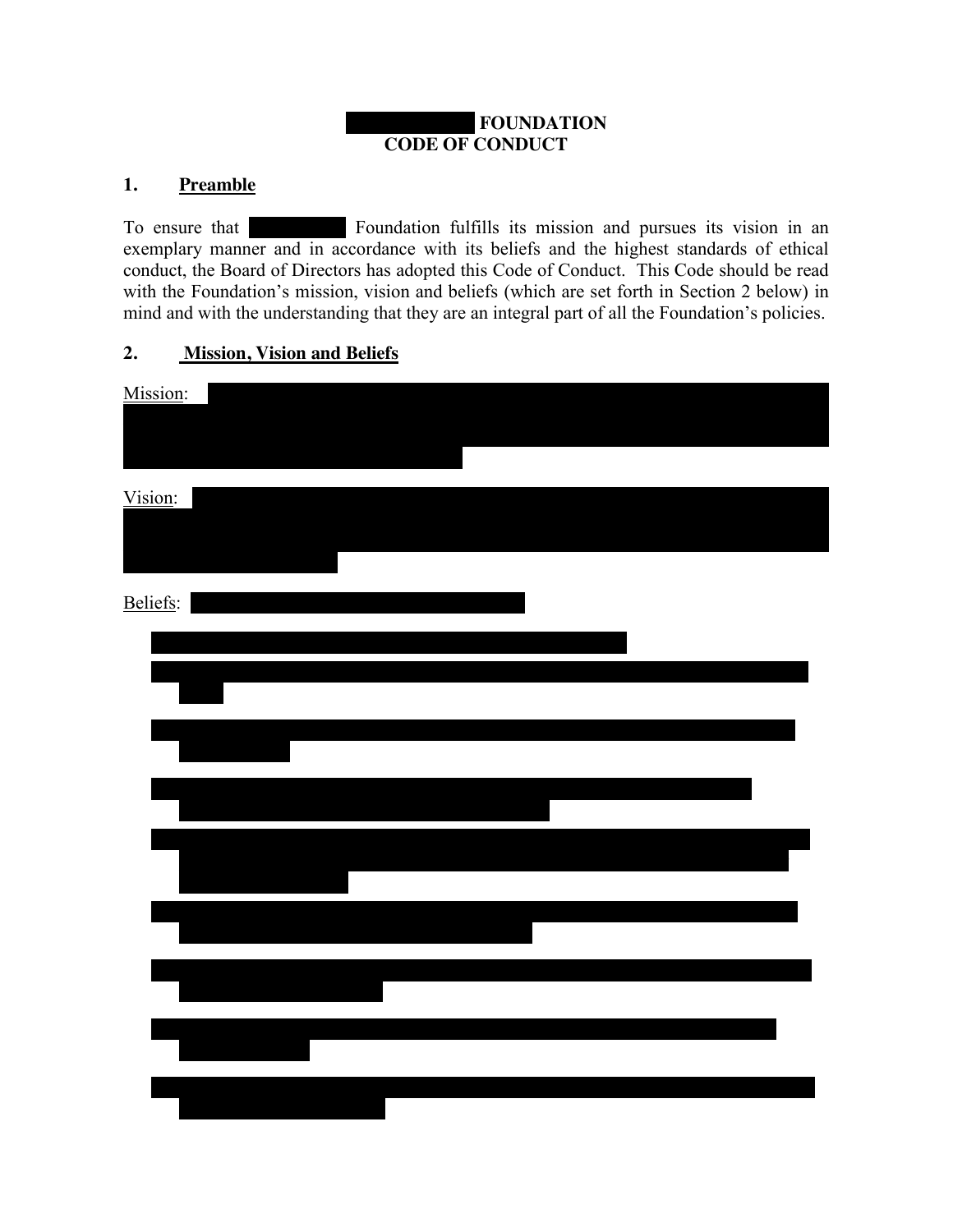# **3. Honest and Ethical Conduct**

All actions by the Foundation's Members, Directors, Officers and employees as well as individuals employed by GP Brinson Individuals employed by  $\mu$  who provide services to the Foundation on a routine and compensated basis (the latter being referred to herein as "Independent Contractors"), including all dealings among them and with grantees, regulators and others, shall be characterized by honesty, integrity and fairness in all respects.

# **4. Legal Compliance**

It is the policy of the Foundation to comply fully with, and to require its Members, Directors, Officers, employees and Independent Contractors to comply fully with, all laws, rules, regulations, orders and judgments of governmental agencies or authorities, courts and administrative bodies that are applicable to the affairs of the Foundation.

## **5. Compliance with Policies and Guidelines**

It is the responsibility of each Member, Director, Officer, employee and Independent Contractor to be familiar with the mission, vision and beliefs of the Foundation and to read and comply with policies adopted from time to time by the Board of Directors, including, but not limited to, the Conflict of Interest Policy.

The Foundation fulfills its mission primarily through grantmaking. Members, Directors, Officers and employees acknowledge the importance of the grantmaking function and agree to adhere to all grantmaking guidelines approved by the Board of Directors in connection with making grants.

## **6. Confidentiality of Information**

Members, Directors, Officers, employees and Independent Contractors owe a duty of loyalty to the Foundation. This duty of loyalty requires each Member, Director, Officer, employee and Independent Contractor to respect the confidentiality of information gained in the course of their activities concerning the Foundation. No Member, Director, Officer, employee or Independent Contractor shall make personal use of information received in the course of serving the Foundation if such use would be detrimental in any way to the Foundation.

It is specifically understood that the duty of confidentiality includes (but is not limited to) the duty to keep confidential any sensitive information concerning specific grantees and Board, committee and employee deliberations with respect to grants.

## **7. Political Activities**

No Member, Director, Officer, employee or Independent Contractor shall, in the name or on behalf of the Foundation (i) participate or become actively involved in any political campaign or in any other types of political activities or (ii) provide financial support for, or make contributions to or for the benefit of, any political candidate, political party, or political action committee or provide financial support for any other political objective.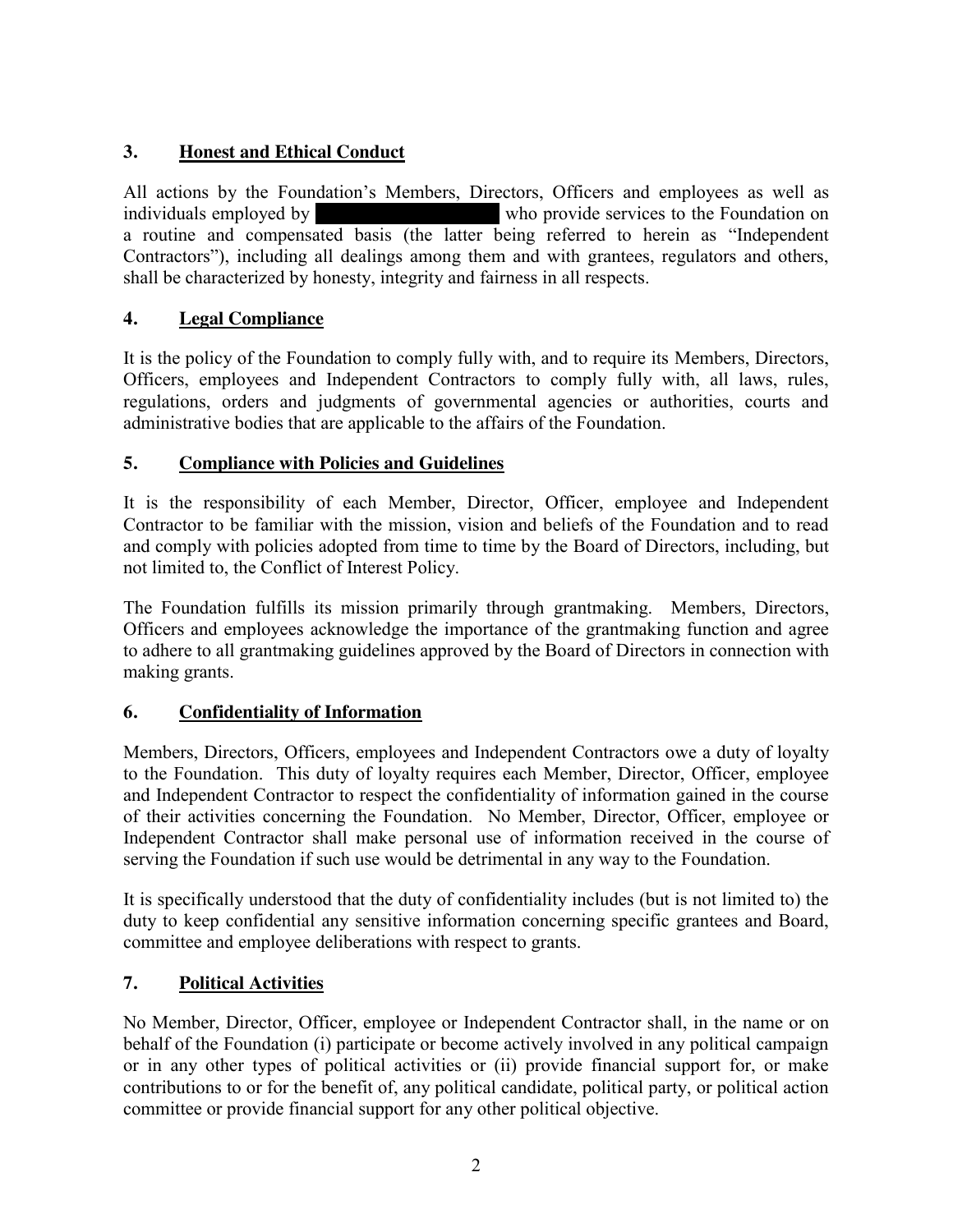Notwithstanding the foregoing, Members, Directors, Officers and employees may participate, on behalf of the Foundation, in self-defense lobbying relating to potential regulation of private foundations, provided: (i) the Board is advised of the nature of such participation in advance and (ii) such activities are permissible under the Internal Revenue Code. The Foundation also recognizes that each of its Members, Directors, Officers, employees and Independent Contractors has the right as a citizen to become involved in his or her individual capacity in the political process. Any such political participation, involvement or support must be carried out or provided only in such person's individual capacity.

## **8. Whistleblower Policy**

Reporting Concerns: A Member, Director, Officer, employee or Independent Contractor who has a good faith concern regarding the legality, propriety or ethics of any action contemplated to be taken or taken by the Foundation or another Member, Director, Officer, employee or Independent Contractor, or has a good faith belief that action needs to be taken for the Foundation to be in compliance with laws, policies or ethical standards, should promptly advise the Chair of the Board of Directors and /or the Foundation's President. Reports can be made orally or in writing, in person or anonymously.

Investigation: The Foundation will investigate these reports with care. If a report involves a Member, Director, Officer, employee or Independent Contractor other than the President, the President shall be responsible for overseeing the investigation, unless the Board elects to appoint another disinterested Member, Director, Officer or employee. If the report involves the President, the Board shall appoint a disinterested Member, Director, Officer or employee to oversee the investigation. The Foundation's interest in being thorough in its investigation means that it cannot promise complete confidentiality, but it will act as discreetly as reasonably possible. If, as a result of the investigation the Foundation discovers a problem, it will promptly alert the disinterested members of the Board and take corrective action as it deems necessary.

Retaliation: The Foundation will not discharge, threaten or discriminate against a Member, Director, Officer, employee or Independent Contractor in any manner for his or her reporting in good faith what he or she perceives to be wrongdoing, a violation of law or policy, or other unethical or illegal conduct. The Foundation will impose disciplinary measures, up to and including removal or termination, against anyone who threatens or retaliates against a Member, Director, Officer, employee or Independent Contractor who makes such a good faith report.

#### **9. Waivers of the Code of Conduct**

Waivers of this Code of Conduct for particular actions or circumstances may only be granted by the Board of Directors.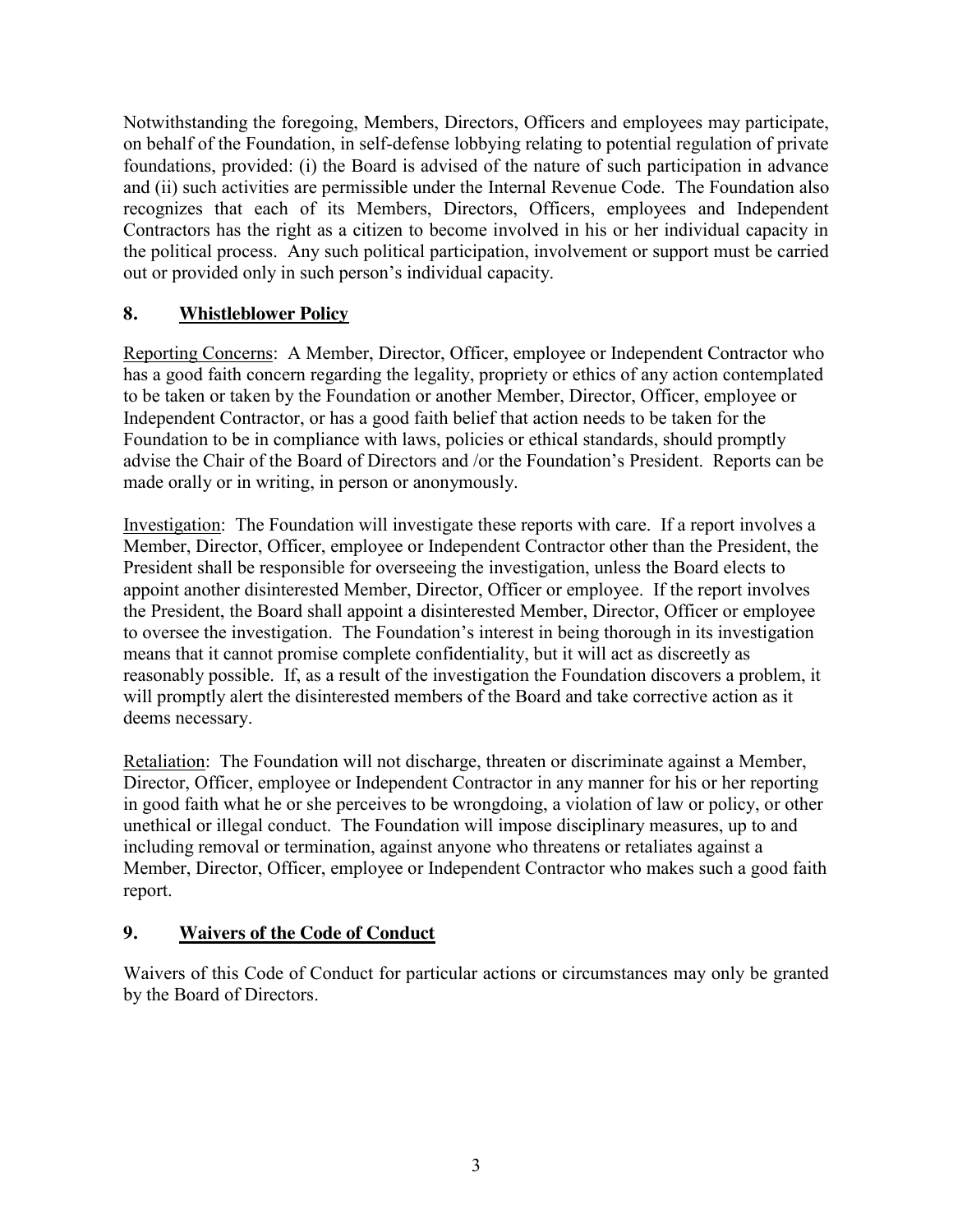#### **10. Compliance with Code of Conduct**

Each Member, Director, Officer, employee and Independent Contractor of the Foundation shall receive a copy of this Code of Conduct and certify that he or she has read the Code of Conduct and agrees to comply with all standards and requirements set forth herein.